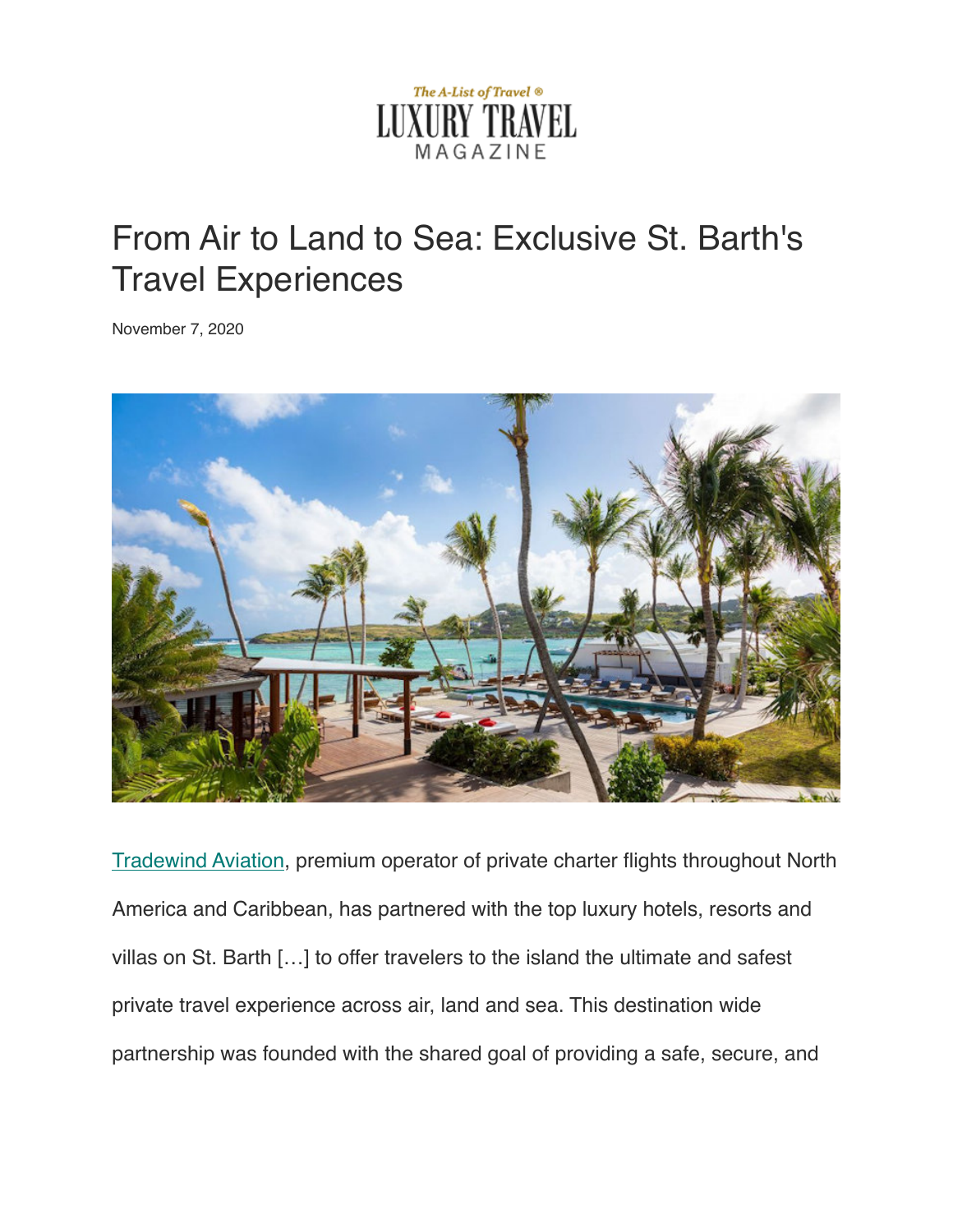stress-free travel experience to and from St. Barth so guests can relax and enjoy the iconic island.

The private travel experience takes off with a luxury private jet charter with Tradewind Aviation from anywhere in the U.S. to San Juan, Puerto Rico. Available jets are sized from small to large cabins per the number of passengers, preference and availability, in Tradewind's fleet of Citation CJ3 jets and preferred partner aircraft.

Upon arrival at Luis Muñoz Marin International Airport in San Juan, a Tradewind Pilatus PC-12 will be ready and waiting for travelers to board for a quick and seamless "wing-to-wing" transfer to St. Barth. As Puerto Rico is a U.S. territory, no immigration or customs is required.

Guests booking Tradewind Aviation's private travel experiences to St. Barth and staying on island at […] Le Barthélemy Hotel & Spa […] will receive:

- Complimentary ground transportation from their home in the U.S. to the airport, and from the airport back home again upon their return.
- In flight amenity kits with Supergoop Glow Oil SPF Spray, Touchland Power Mist Sanitizer, and Caudalie Grape Water Face Mist
- Petit déjeuner complet by Jean Georges for travelers flying from the Greater New York Area